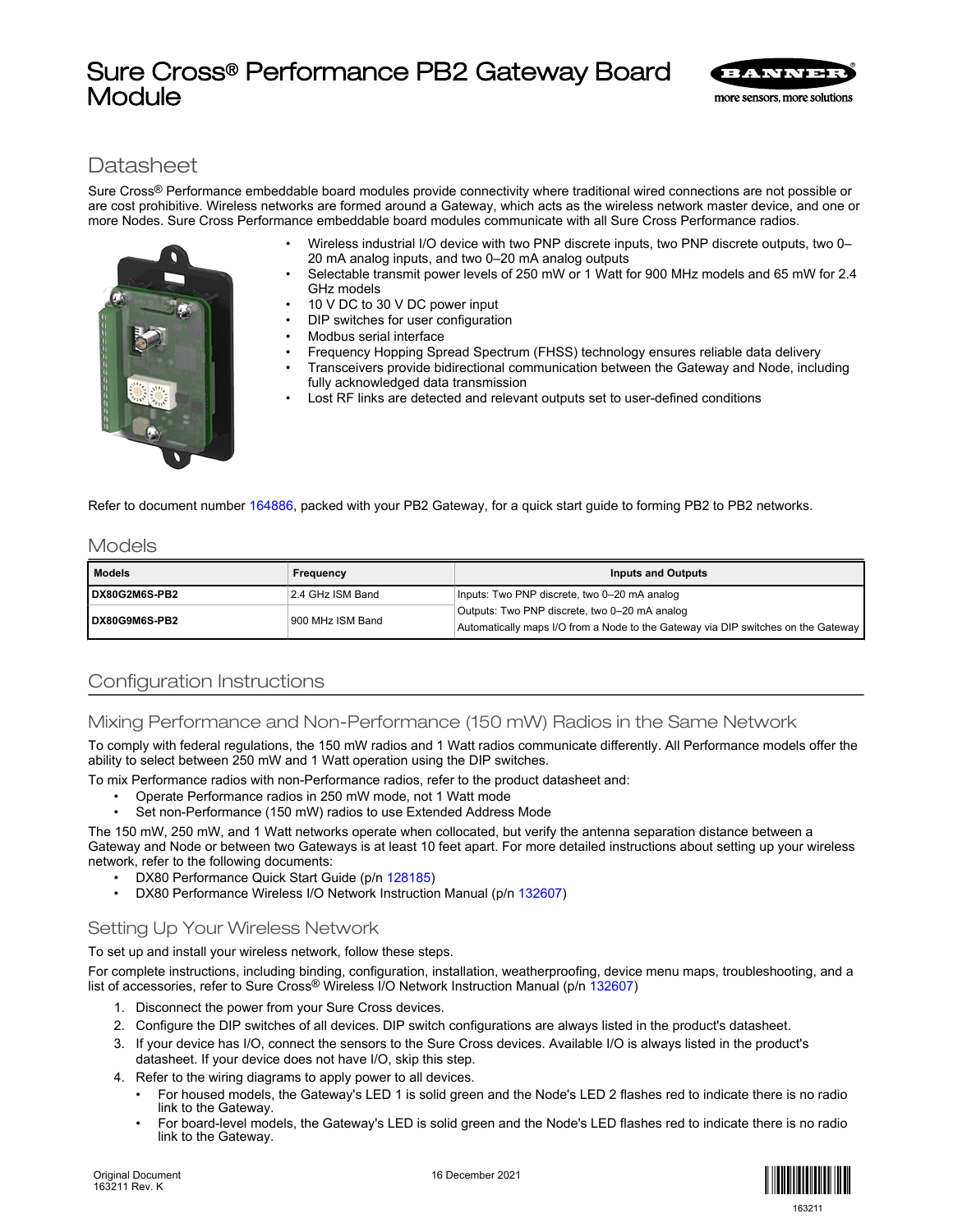- 5. Form the wireless network by binding the Nodes to the Gateway.
- 6. Observe the LED behavior to verify the devices are communicating with each other.
	- For housed models, the Gateway's LED 1 is solid green and the Node's LED 1 flashes green to indicate it is communicating with the Gateway.
	- For board-level models, the Gateway's LED is solid green and the Node's LED flashes green to indicate it is communicating with the Gateway.
- 7. Configure any I/O points to use the sensors connected to the Sure Cross devices.
- 8. Conduct a site survey between the Gateway and Nodes.
- 9. Install your wireless sensor network components.

# Configure the DIP Switches

Before changing DIP switch positions, disconnect the power. Any changes made to the DIP switches are not recognized until after power is cycled to the device.

For devices powered by batteries integrated into the housing, triple-click button 2, then double-click button 2 to reset the device without removing the battery.

For parameters not set using the DIP switches, use the configuration software to make configuration changes. For parameters set using the DIP switches, the DIP switch positions override any changes made using the configuration software.

DIP Switch Settings

# Transmit Power

The 900 MHz radios transmit at 1 Watt (30 dBm) or 250 mW (24 dBm). The 250 mW mode reduces the radio's range but improves the battery life in short range applications. For 2.4 GHz models, this DIP switch is disabled. The transmit power for 2.4 GHz is fixed at about 65 mW EIRP (18 dBm).

| DIP Switch 1     |                                                               |
|------------------|---------------------------------------------------------------|
| OFF <sup>*</sup> | 1 Watt (30 dBm, 900 MHz models only)                          |
| ΟN               | 250 mW (24 dBm, 900 MHz models only), DX80 compatibility mode |

# Modbus/Software Configured or DIP Switch Configured

In Modbus/Software Configured mode, use the DX80 Performance Configuration Software or a Modbus command to change the device parameters. DIP switch positions 3 through 8 are ignored. In DIP Switch Configured mode, use the DIP switches to configure the parameters listed in the table. By default, this Gateway uses Modbus commands or the DX80 Performance Configuration Software to configure the device.

| DIP Switch 2 |                                                              |
|--------------|--------------------------------------------------------------|
| OFF *        | Modbus or software configured (DIP switches 3-8 are ignored) |
| ΟN           | DIP switch configured                                        |

### DIP Switch 3

DIP switch 3 must remain in the OFF position.

### Link Loss Output State

The Sure Cross<sup>®</sup> wireless devices use a deterministic radio link time-out method to address RF link interruption or failure. When a radio link fails, all pertinent wired outputs are set to defined states until the link is recovered, ensuring that disruptions in the communications link result in predictable system behavior. Select the state the outputs are changed to during a link loss.

| <b>DIP Switches</b> |                  |                                 |
|---------------------|------------------|---------------------------------|
| 4                   | 5                |                                 |
| OFF <sup>*</sup>    | OFF <sup>*</sup> | Off (discrete) or 0 mA (analog) |
| <b>OFF</b>          | <b>ON</b>        | On (discrete) or 20 mA (analog) |
| <b>ON</b>           | <b>OFF</b>       | Hold last stable state          |
| <b>ON</b>           | <b>ON</b>        | Reserved                        |

\* Default configuration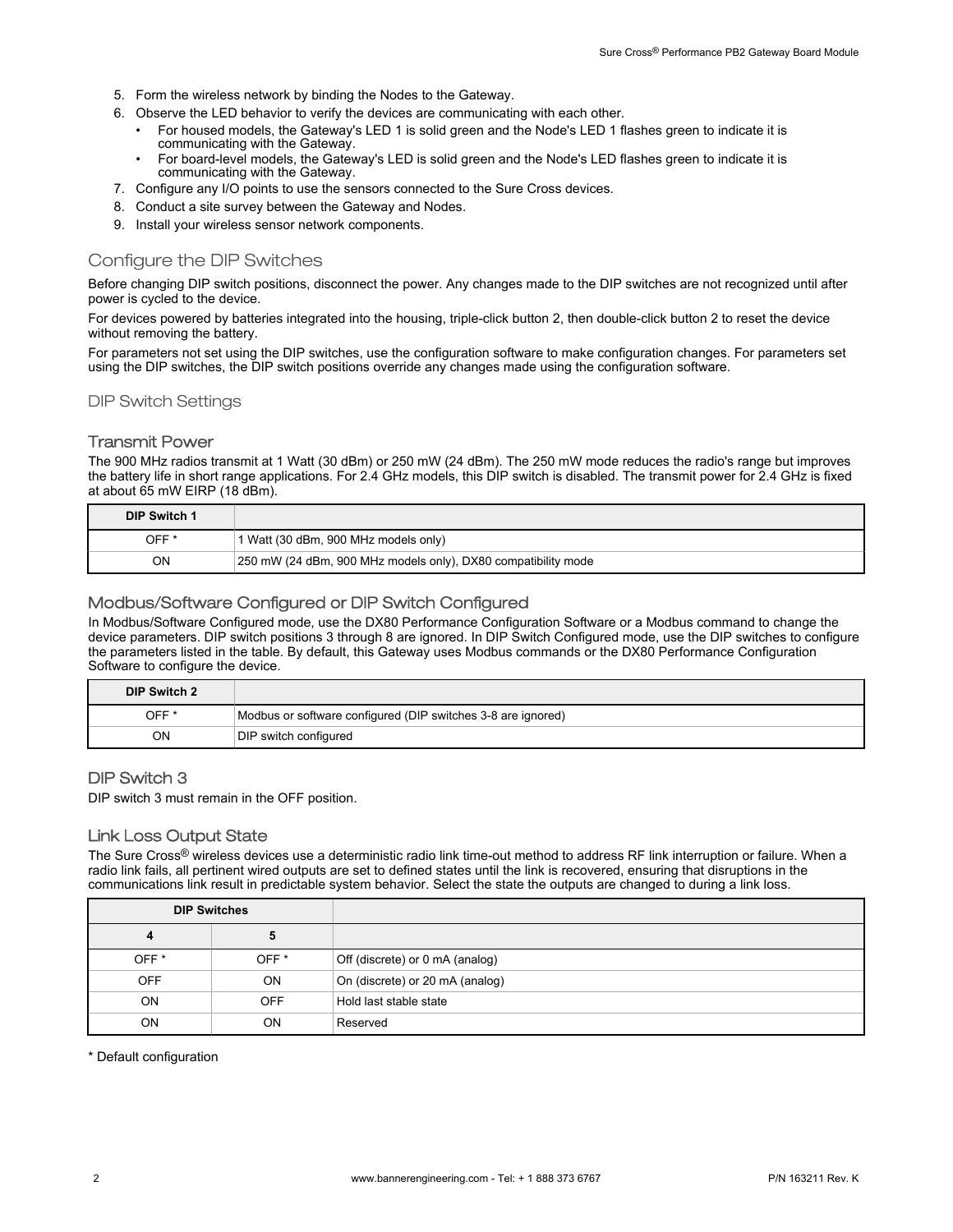# Analog Scale

Use the DIP switch to select which current scale to use for all the device's analog inputs and outputs: 0 to 20 mA or 4 to 20 mA. When using a 4-20 mA sensor with a 0-20 mA input, the sensor uses the 4-20 mA section of the total range. Using a 4-20 mA with a 0-20 mA input allows you to determine when you have an error condition with the sensor. A normal input reading between 4 and 20 mA indicates a functioning sensor whereas a value below 4 mA indicates an error condition, such as a broken wire or loose connection. This DIP switch is used only on the 0 to 20 mA models, not the 0 to 10V models.

| <b>DIP Switch 6</b> |               |
|---------------------|---------------|
| OFF <sup>*</sup>    | 0-20 mA scale |
| <b>ON</b>           | 4-20 mA scale |

\* Default configuration

# I/O Mapping

When using these DIP switches to set the I/O mapping, you must change the Node's rotary dials to 01 or 02, depending on which mapping sequence you are using. By default, the Nodes ship from the factory set to 11.

| <b>DIP Switches</b>                                                                                           |  |  |  |  |
|---------------------------------------------------------------------------------------------------------------|--|--|--|--|
| $8 = OFF$<br>$7 = OFF$                                                                                        |  |  |  |  |
| No I/O mapping via the DIP switches. Use the DX80 Performance<br>Configuration Software to configure the I/O. |  |  |  |  |

| One PB2 Node to a PB2 Gateway | <b>DIP Switches</b>                                                                                                                                                                                                                                                                                                                                                                                                                                                  |          |  |  |
|-------------------------------|----------------------------------------------------------------------------------------------------------------------------------------------------------------------------------------------------------------------------------------------------------------------------------------------------------------------------------------------------------------------------------------------------------------------------------------------------------------------|----------|--|--|
|                               | $7 = OFF$                                                                                                                                                                                                                                                                                                                                                                                                                                                            | $8 = ON$ |  |  |
| Gateway<br>Node               | Node 01 Discrete IN $1 \rightarrow$ Gateway Discrete OUT 1<br>Node 01 Discrete IN $2 \rightarrow$ Gateway Discrete OUT 2<br>Node 01 Analog IN $1 \rightarrow$ Gateway Analog OUT 1<br>Node 01 Analog IN $2 \rightarrow$ Gateway Analog OUT 2<br>Gateway Discrete IN $1 \rightarrow$ Node 01 Discrete OUT 1<br>Gateway Discrete IN $2 \rightarrow$ Node 01 Discrete OUT 2<br>Gateway Analog IN 1 → Node 01 Analog OUT 1<br>Gateway Analog IN 2 → Node 01 Analog OUT 2 |          |  |  |

| Two PB2 Nodes to a PB2 Gateway | <b>DIP Switches</b>                                                                                                                                                                                                                                                                                                                                                                                                                          |           |  |
|--------------------------------|----------------------------------------------------------------------------------------------------------------------------------------------------------------------------------------------------------------------------------------------------------------------------------------------------------------------------------------------------------------------------------------------------------------------------------------------|-----------|--|
|                                | $7 = ON$                                                                                                                                                                                                                                                                                                                                                                                                                                     | $8 = OFF$ |  |
| Node 2<br>Gateway<br>Node 1    | Node 01 Discrete IN $1 \rightarrow$ Gateway Discrete OUT 1<br>Node 02 Discrete IN 1 $\rightarrow$ Gateway Discrete OUT 2<br>Node 01 Analog IN 1 → Gateway Analog OUT 1<br>Node 02 Analog IN 1 → Gateway Analog OUT 2<br>Gateway Discrete IN 1 → Node 01 Discrete OUT 1<br>Gateway Discrete IN $2 \rightarrow$ Node 02 Discrete OUT 1<br>Gateway Analog IN 1 → Node 01 Analog OUT 1<br>Gateway Analog IN $2 \rightarrow$ Node 02 Analog OUT 1 |           |  |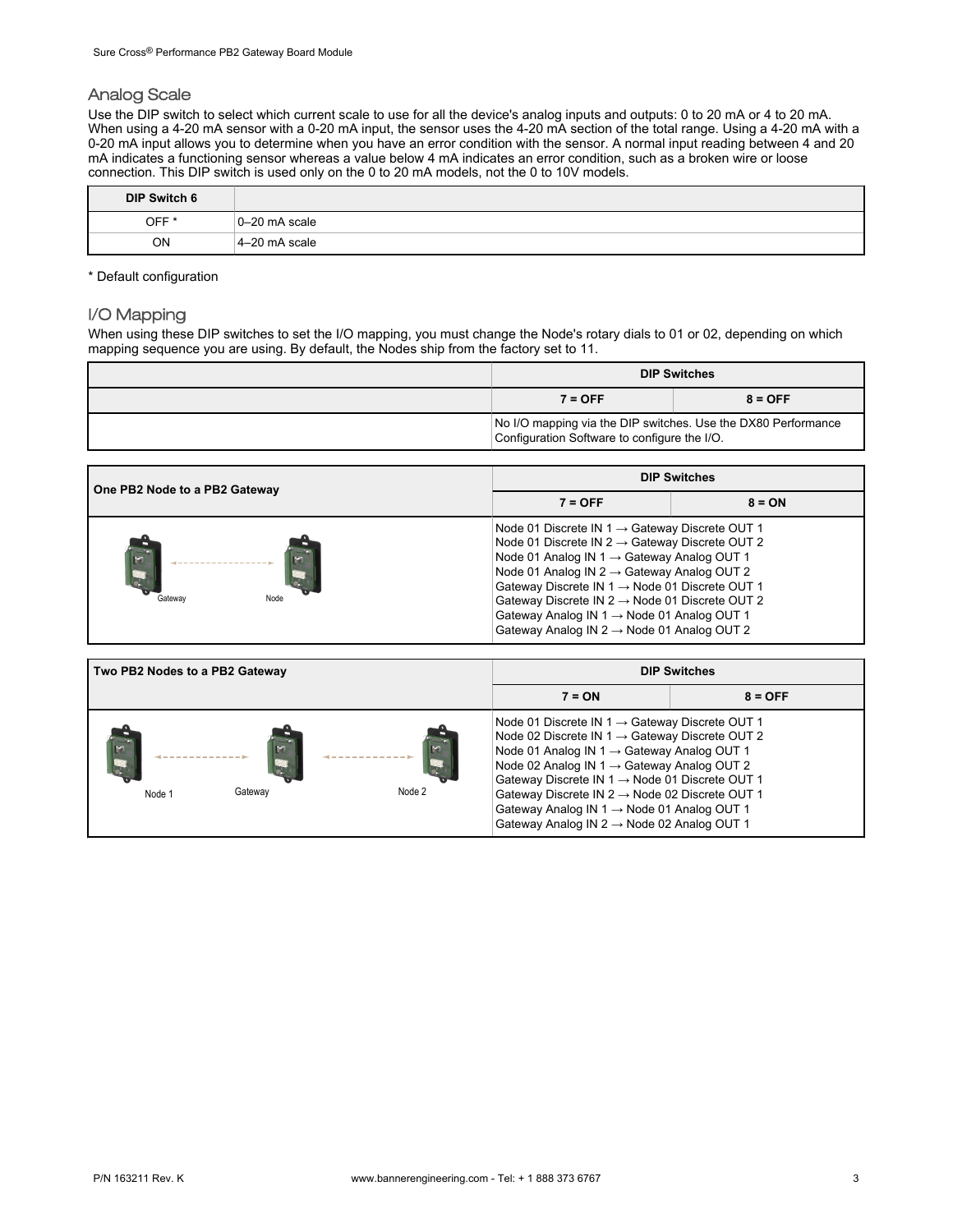# Wire the I/O and Apply Power



Refer to the Class I Division 2/Zone 2 control drawings (p/n [143086](http://info.bannerengineering.com/cs/groups/public/documents/literature/143086.pdf)) for wiring specifications and limitations.

# Bind Radios to Form Networks

Binding Nodes to a Gateway ensures the Nodes only exchange data with the Gateway they are bound to. For a more detailed definition of binding mode, refer to the *Advanced Setup* section of the *SureCross Wireless I/O Networks* instruction manual. Apply power to the board module Gateway and all Nodes.

> **Note:** If you are binding a Gateway board module to a Wireless Q45 Sensor, refer to the binding instructions in the Wireless Q45 Sensor's datasheet.

- 1. Enter binding mode on the Gateway by triple-clicking the binding button. The green and red LED flashes. Any Node entering binding mode will bind to this Gateway.
- 2. Enter binding mode on the Node.
	- If you have a two-button Node, triple-click button 2.
	- If you have a one-button (board module) Node, triple-click the binding button.

 $\blacksquare$ 

<sup>1</sup> The three ground connections are tied together internally.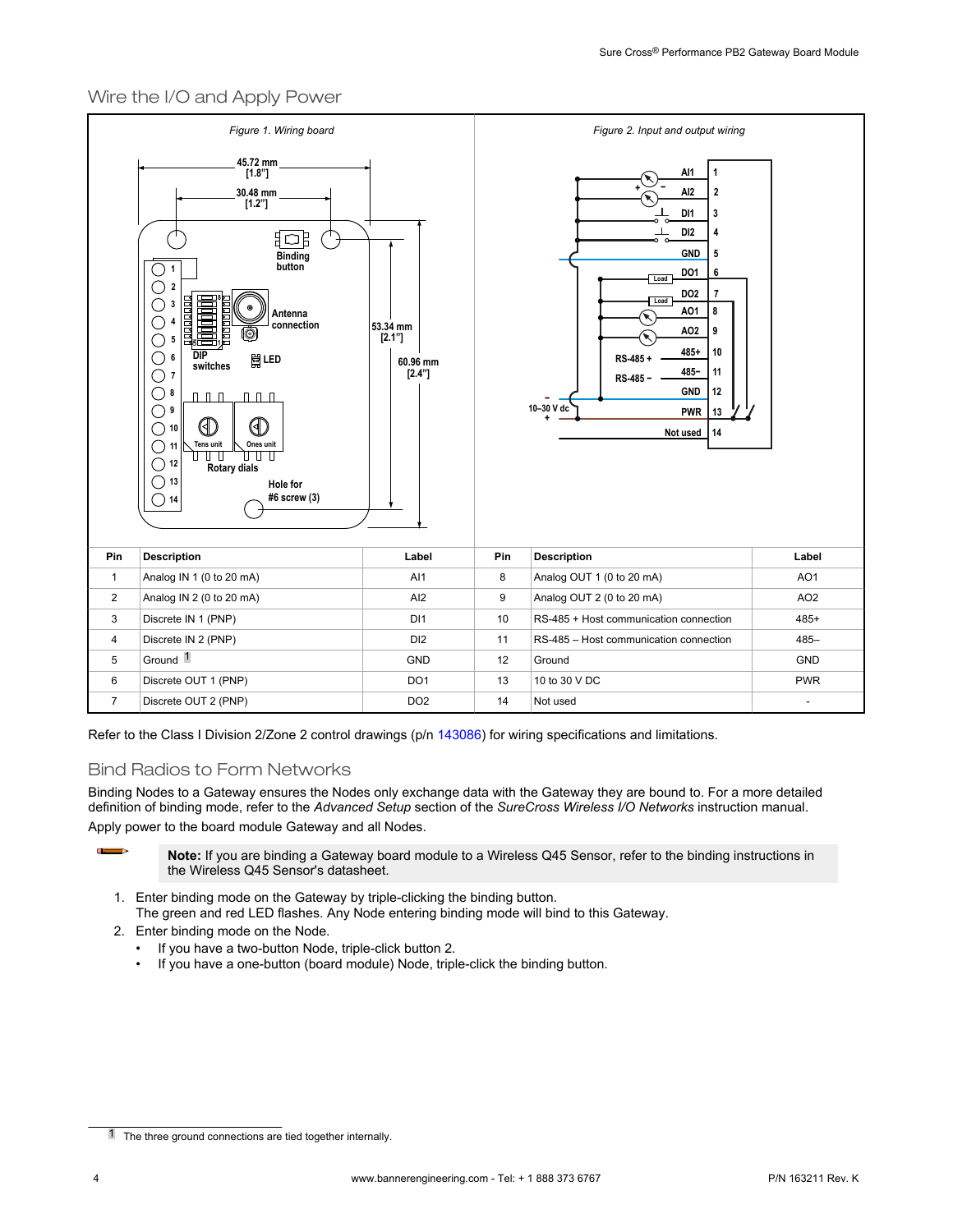# **Two-Button Node One-Button Board Node**

The Node enters binding mode and locates the Gateway in binding mode.

- For two LED models, the red LEDs flash alternately. After binding is complete, both LEDs are both solid red for a few seconds.
- For one-LED models, the red and green LED flashes alternately while the Node searches for the Gateway. After binding is complete, the LED is red and green for four seconds (looks amber), then the red and green flash simultaneously (looks amber) four times.
- The Node automatically exits binding mode, cycles its power, then enters RUN mode.
- 3. Use the Node's rotary dials to assign a valid decimal Node Address (between 01 and 47). The left rotary dial represents the tens digit (0 through 4) and the right dial represents the ones digit (0 through 9) of the Node Address.
- 4. Repeat steps 2 and 3 for all Nodes that will communicate to this Gateway.
- 5. Exit binding mode on the Gateway by single-clicking the binding button.

# LED Behavior for the Gateways

Verify all devices are communicating properly. The radios and antennas must be a minimum distance apart to function properly. Recommended minimum distances are:

900 MHz 150 mW and 250 mW radios: 6 feet 900 MHz 1 Watt radios: 15 feet 2.4 GHz 65 mW radios: 1 foot

| LED (Bi-color)                               | <b>Gateway Status</b>                                                     |
|----------------------------------------------|---------------------------------------------------------------------------|
| Solid green                                  | Power ON                                                                  |
| Green and red flashing alternately           | Binding mode                                                              |
| Flashing red                                 | Device Error                                                              |
| Green and red flashing together, looks amber | <b>Modbus Communication Active</b>                                        |
| Flashing red                                 | <b>Modbus Communication Error</b>                                         |
| Solid red                                    | Gateway is trying to conduct a Site Survey with a Node that doesn't exist |
| Green and red solid together, looks amber)   | No radio communication detected                                           |

For Gateway and Ethernet Bridge systems, active Modbus communication refers to the communication between the Gateway and the Ethernet Bridge. For Gateway-only systems, the Modbus communication LEDs refer to the communication between the Gateway and its host system (if applicable).

# Conduct a Site Survey from a Gateway Board Model

Conducting a Site Survey, also known as an RSSI (Radio Signal Strength Indication), analyzes the radio communications link between the Gateway and any Node within the network by analyzing the radio signal strength of received data packets and reporting the number of missed packets that required a retry.

Perform a Site Survey before permanently installing the radio network to ensure reliable communication. Only the Gateway can initiate a Site Survey, and the Site Survey analyzes the radio communications link with one Node at a time. Follow these steps to conduct a Site Survey from the board module Gateway.

1. Set the Gateway's rotary dials to the Node address you'd like to conduct a Site Survey with.

For example, to analyze the signal strength between this Gateway and Node 02, rotate the left rotary dial to 0 and the right rotary dial to 2.

The Site Survey automatically begins running. If there is no device at address 02, the LED is solid red. If there is a device at address 02, the LED flashes amber.

2. Evaluate the signal strength. The amber LED flashes at specific rates to indicate the Site Survey results. Each signal strength represents the majority of the data packets being received at that signal strength. For example, a strong signal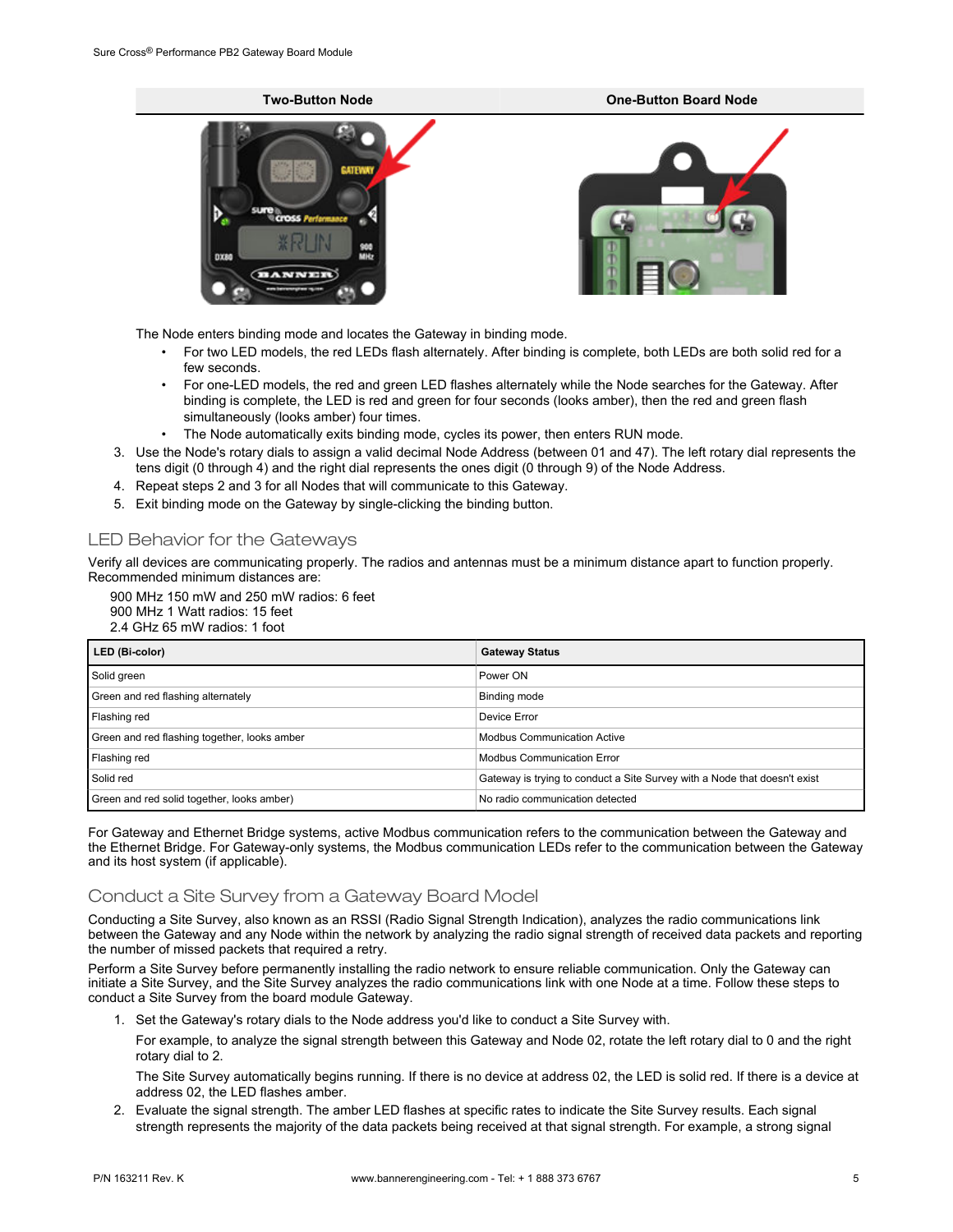strength indicates the majority of the data packets were received at a strong signal, but a few may have been received at a good or weak signal strength.

- Eight flashes per second: Very strong signal strength
- Four flashes per second: Strong signal strength
- Two flashes per second: Good signal strength
- One flash per second: Weak signal strength
- Solid amber LED: No radio communication detected
- 3. To exit the Site Survey, set the Gateway's rotary dials to 00. Otherwise, after 15 minutes the Gateway automatically exits Site Survey mode.

The LED flashes green to indicate the Gateway is in standard operating mode.

# Sure Cross® DX80 Performance Configuration Software

The configuration software offers an easy way to link I/O points in your wireless network, view I/O register values, and set system communication parameters when a host system is not part of the wireless network. The software runs on any computer with the Windows Vista, Windows 7, Windows 8, or Windows 10 operating system.

*Figure 3. Device Configuration screen*

| Configuration               | Linking                 | <b>Network &amp; Device</b> | <b>Register View</b>       |                          | <b>Device Restore</b> |                                                 |
|-----------------------------|-------------------------|-----------------------------|----------------------------|--------------------------|-----------------------|-------------------------------------------------|
| <b>Device Configuration</b> |                         |                             |                            |                          |                       |                                                 |
| All Nodes<br>Show           | $\cdot$                 |                             |                            |                          |                       |                                                 |
| <b>Gateway</b>              | <b>DX80 GATEWAY</b>     |                             |                            |                          |                       | <b>SEND Gateway</b><br><b>GET Gateway</b>       |
| <b>Parameters</b>           |                         |                             |                            |                          |                       | <b>GET Parameters</b><br><b>SEND Parameters</b> |
| -System                     |                         | <b>Health Polling -</b>     |                            | <b>Health Heartbeat</b>  |                       | Default Output Triggers                         |
| Devices in system           | 16<br>$\mathbf{r}$      | 16<br>Interval              | $\mathbf{v}$ s<br>Interval |                          | 00:15:00.000          | Device power up                                 |
| <b>TDMA</b> behavior        | Default TDMA<br>$\star$ | Max bad count               | 16号                        | Number of misses         | $100 - \frac{1}{2}$   | □ Out of sync                                   |
|                             |                         | <b>Re-link count</b>        | 1종                         | <b>Heartbeat timeout</b> | 00:30:27.000          | Host link failure [Disabled] ~<br>(mm:ss)       |
|                             |                         | Auto recover<br>Timeout     | п<br>00:04:16.000          |                          |                       | [X] Node link failure                           |
|                             |                         | <b>Relink</b>               | 00:15:00                   |                          |                       | [x] Gateway link failure                        |
| <b>I/O Points</b>           |                         |                             |                            |                          |                       | <b>GET I/O Points</b><br><b>SEND I/O Points</b> |
| Input 1                     | <b>Enabled</b>          |                             | <b>GET</b><br><b>SEND</b>  | Output 9                 | <b>Enabled</b>        | <b>SEND</b><br>GET                              |
| Input 2                     | <b>Enabled</b>          |                             | <b>SEND</b><br><b>GET</b>  |                          | Output 10 Enabled     | <b>SEND</b><br><b>GET</b>                       |
| Input 3                     | <b>Enabled</b>          |                             | <b>SEND</b><br><b>GET</b>  |                          | Output 11 Enabled     | <b>SEND</b><br><b>GET</b>                       |
| Input 4                     | <b>Enabled</b>          |                             | <b>SEND</b><br><b>GET</b>  |                          | Output 12 Enabled     | <b>SEND</b><br><b>GET</b>                       |
| Input 5                     | Enabled                 |                             | <b>SEND</b><br><b>GET</b>  |                          | Output 13 Enabled     | <b>SEND</b><br><b>GET</b>                       |
| Input 6                     | <b>Enabled</b>          |                             | <b>SEND</b><br><b>GET</b>  |                          | Output 14 Enabled     | <b>SEND</b><br><b>GET</b>                       |

Use a USB to RS-485 adapter cable to connect a standalone DX80 Gateway to the computer. For DXM Controllers with an internal DX80 radio, connect a computer to the DXM Controller using the supplied USB or Ethernet connection. Download the most recent revisions of the configuration software from Banner Engineering's website: [https://www.bannerengineering.com/us/en/products/](https://www.bannerengineering.com/us/en/products/wireless-sensor-networks/reference-library/software.html) [wireless-sensor-networks/reference-library/software.html.](https://www.bannerengineering.com/us/en/products/wireless-sensor-networks/reference-library/software.html)

The USB to RS-485 adapter cable is not required for the DXM Controller. For standalone DX80 Gateway devices use:

- USB to RS-485 adapter cable model **BWA-UCT-900** for 1 Watt radios
- USB to RS-485 adapter cable model **BWA-HW-006** for all other radios

### Installing the Board Modules

Sure Cross® board modules must be mounted inside a panel or OEM enclosure.

# Holding Registers

| <b>Modbus Registers</b> |                         | <b>EIP Registers</b>   |                           | I/O Type         | I/O Range |      | <b>Holding Register</b><br><b>Representation (Dec)</b> |       |
|-------------------------|-------------------------|------------------------|---------------------------|------------------|-----------|------|--------------------------------------------------------|-------|
| Gateway                 | Node                    | Node                   |                           |                  | Min.      | Max. | Min.                                                   | Max.  |
|                         | $1 + (Node# × 16)$      | $0 + (Node# \times 8)$ |                           | Discrete IN 1    | $\Omega$  |      | 0                                                      |       |
| $\overline{2}$          | $2 + (Node# × 16)$      | $1 + (Node# \times 8)$ | Instance 100 / N7         | Discrete IN 2    | $\Omega$  |      | 0                                                      |       |
| 3                       | $3 + (Node# × 16)$      | $2 + (Node# \times 8)$ |                           | Analog IN 1 (mA) | 0.0       | 20.0 | 0                                                      | 65535 |
| 4                       | $4 + (Node# × 16)$      | $3 + (Node# \times 8)$ |                           | Analog IN 2 (mA) | 0.0       | 20.0 | 0                                                      | 65535 |
|                         | $\cdots$                |                        |                           |                  |           |      |                                                        |       |
| $\overline{7}$          | $7 + (Node# × 16)$      | $6 + (Node# \times 8)$ |                           | Reserved         |           |      |                                                        |       |
| 8                       | $8 + (Node# \times 16)$ | $7 + (Node# \times 8)$ |                           | Device Message   |           |      |                                                        |       |
| 9                       | $9 + (Node# × 16)$      | $0 + (Node# \times 8)$ | <b>Instance 112 / N14</b> | Discrete OUT 1   | $\Omega$  |      | 0                                                      |       |
| 10                      | $10 + (Node# × 16)$     | $1 + (Node# \times 8)$ |                           | Discrete OUT 2   | $\Omega$  |      | 0                                                      |       |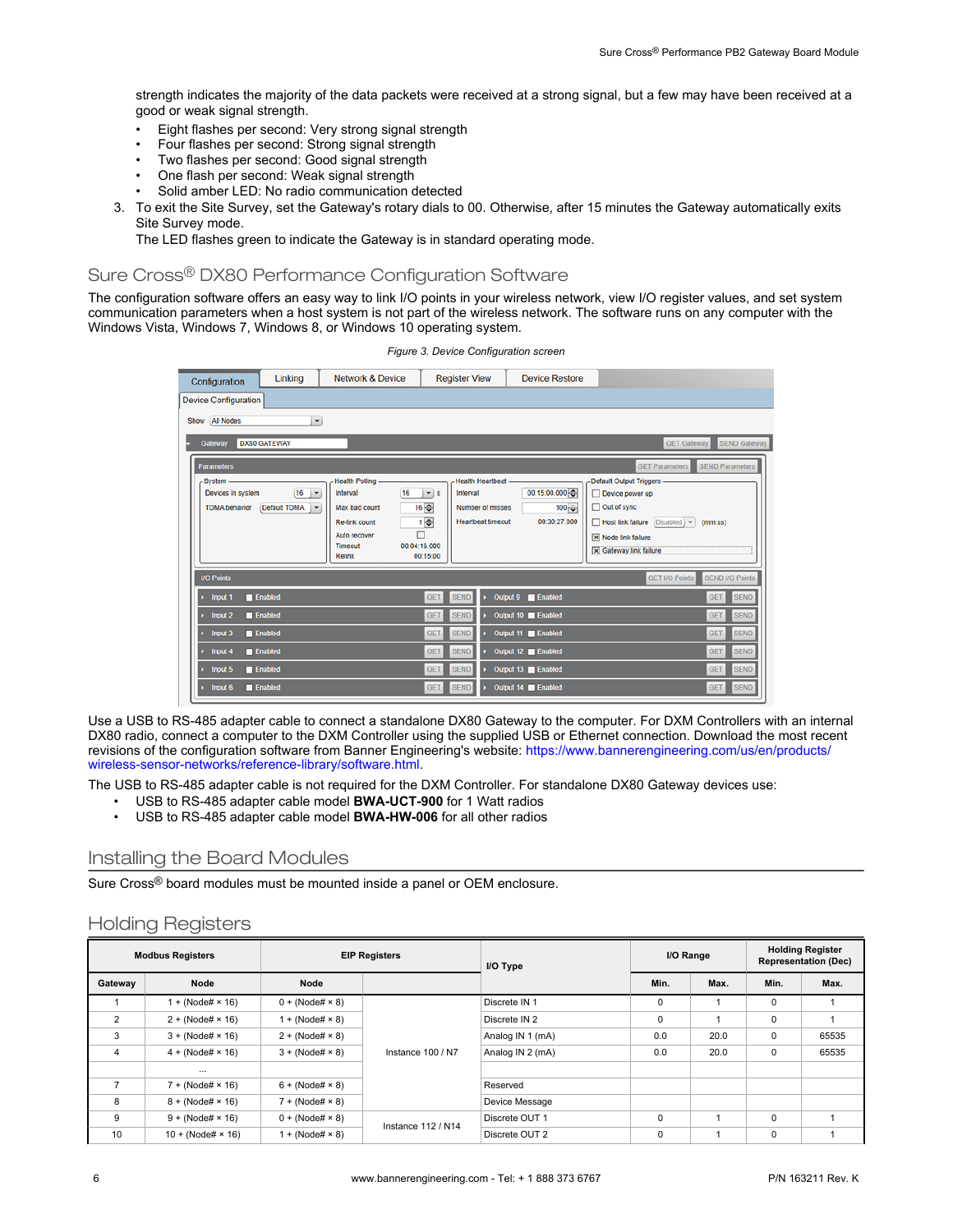| <b>EIP Registers</b><br><b>Modbus Registers</b> |                     | I/O Type               | I/O Range |                        | <b>Holding Register</b><br><b>Representation (Dec)</b> |      |      |       |
|-------------------------------------------------|---------------------|------------------------|-----------|------------------------|--------------------------------------------------------|------|------|-------|
| Gateway                                         | Node                | Node                   |           |                        | Min.                                                   | Max. | Min. | Max.  |
| 11                                              | $11 + (Node# × 16)$ | $2 + (Node# \times 8)$ |           | Analog OUT 1 (mA)      | 0.0                                                    | 20.0 | 0    | 65535 |
| 12                                              | $12 + (Node# × 16)$ | $3 + (Node# \times 8)$ |           | Analog OUT 2 (mA)      | 0.0                                                    | 20.0 | 0    | 65535 |
|                                                 | $\cdots$            |                        |           |                        |                                                        |      |      |       |
| 15                                              | $15 + (Node# × 16)$ | $6 + (Node# \times 8)$ |           | <b>Control Message</b> |                                                        |      |      |       |
| 16                                              | $16 + (Node# × 16)$ | $7 + (Node# \times 8)$ |           | Reserved               |                                                        |      |      |       |

### Discrete Bit-Packed Registers

Discrete bit-packed registers include the discrete status registers, discrete inputs, and discrete outputs.

Bit packing involves using a single register, or range of contiguous registers, to represent I/O values.

When networks use similar Nodes to gather data using the same I/O registers for each Node, discrete data from multiple Nodes can be bit packed into a single register on the Gateway. The bit-packed data is arranged by I/O point starting at Modbus register 6601. For example, Discrete IN 1 for all the Nodes in the network is stored in three contiguous 16-bit registers.

The most efficient way to read (or write) discrete data from a Sure Cross® DX80 Gateway is by using these bit-packed registers because users can read or write registers for all devices using one Modbus message. The following registers contain discrete bitpacked I/O values for the Gateway and all Nodes. Values are stored first for the Gateway, then for each Node in order of Node address.

### *Figure 4. Discrete bit-packed register addresses and bit positions*

### **Bit-Packed Device Status Registers**

|                         | <b>Bit Position</b> |           |         |                 |  |                 |                                                 |         |        |                         |        |         |                 |         |         |           |
|-------------------------|---------------------|-----------|---------|-----------------|--|-----------------|-------------------------------------------------|---------|--------|-------------------------|--------|---------|-----------------|---------|---------|-----------|
| <b>Register Address</b> | $15^{\circ}$        | 14        |         |                 |  | $10-10$         | $\alpha$                                        | 8       |        |                         | b.     |         |                 |         |         |           |
| 6601                    | Node 15             | Node 14   | Node 13 | Node 12 Node 11 |  | Node 10         | Node 9                                          | Node 8  | Node 7 | Node 6                  | Node 5 | Node 4  | Node 3          | Node 2  | Node 1  | Gateway   |
| 6602                    | Node 31             | Node $30$ | Node 29 |                 |  |                 | Node 28   Node 27   Node 26   Node 25   Node 24 |         |        | Node 23 Node 22 Node 21 |        | Node 20 | Node 19 Node 18 |         | Node 17 | Node 16   |
| 6603                    | Node 47             | Node 46   | Node 45 | Node 44         |  | Node 43 Node 42 | Node 41                                         | Node 40 |        | Node 39 Node 38 Node 37 |        | Node 36 | Node 35         | Node 34 | Node 33 | Node $32$ |

### **Bit-Packed Discrete Input 1**

|                         | <b>Bit Position</b> |         |           |                 |         |         |                 |         |        |                 |         |         |           |         |                   |         |
|-------------------------|---------------------|---------|-----------|-----------------|---------|---------|-----------------|---------|--------|-----------------|---------|---------|-----------|---------|-------------------|---------|
| <b>Register Address</b> | 15                  |         |           | 12 <sup>1</sup> |         | 10      | 9               | 8       |        |                 | ь.      |         |           |         |                   |         |
| 6611                    | Node 15             | Node 14 | Node 13   | Node 12         | Node 11 | Node 10 | Node 9          | Node 8  | Node 7 | Node 6          | Node 5  | Node 4  | Node 3    | Node 2  | Node <sup>-</sup> | Gateway |
| 6612                    | Node 31             | Node 30 | Node $29$ | Node 28         | Node 27 | Node 26 | Node 25 Node 24 |         |        | Node 23 Node 22 | Node 21 | Node 20 | Node $19$ | Node 18 | Node 17           | Node 16 |
| 6613                    | Node 47             | Node 46 | Node 45   | Node 44         | Node 43 | Node 42 | Node 41         | Node 40 |        | Node 39 Node 38 | Node 37 | Node 36 | Node $35$ | Node 34 | Node 33           | Node 32 |

### **Bit-Packed Discrete Output 1**

|                         |                 | <b>Bit Position</b> |         |                 |         |                  |                         |        |                 |                 |              |         |         |         |         |         |
|-------------------------|-----------------|---------------------|---------|-----------------|---------|------------------|-------------------------|--------|-----------------|-----------------|--------------|---------|---------|---------|---------|---------|
| <b>Register Address</b> | 15 <sup>1</sup> |                     |         |                 |         | 10 <sup>10</sup> | $\alpha$                |        |                 | 6               | $\mathbf{a}$ |         |         |         |         |         |
| 6691                    | Node 15         | Node 14             | Node 13 | Node $12$       | Node 11 | Node 10          | Node 9                  | Node 8 | Node 7          | Node 6          | Node 5       | Node 4  | Node 3  | Node 2  | Node    | Gateway |
| 6692                    | Node 31         | Node 30             | Node 29 | Node 28 Node 27 |         | Node 26          | Node 25 Node 24 Node 23 |        |                 | Node 22 Node 21 |              | Node 20 | Node 19 | Node 18 | Node 17 | Node 16 |
| 6693                    | Node 47         | Node 46             | Node 45 | Node 44         | Node 43 | Node 42          | Node 41                 |        | Node 40 Node 39 | Node 38 Node 37 |              | Node 36 | Node 35 | Node 34 | Node 33 | Node 32 |

### *Table 1: Discrete bit-packed registers for inputs and outputs*

|                                      | Inputs                      | <b>Outputs</b>                              |                              |  |  |  |
|--------------------------------------|-----------------------------|---------------------------------------------|------------------------------|--|--|--|
| Modbus Register Address<br>(Decimal) | <b>Description (Inputs)</b> | <b>Modbus Register Address</b><br>(Decimal) | <b>Description (Outputs)</b> |  |  |  |
| 6601-6603                            | Status for all devices      |                                             |                              |  |  |  |
| 6611-6613                            | Input 1 from all devices    | 6691-6693                                   | Output 1 from all devices    |  |  |  |
| 6621-6623                            | Input 2 from all devices    | 6701-6703                                   | Output 2 from all devices    |  |  |  |
| 6631-6633                            | Input 3 from all devices    | 6711-6713                                   | Output 3 from all devices    |  |  |  |
| 6641-6643                            | Input 4 from all devices    | 6721-6723                                   | Output 4 from all devices    |  |  |  |
| 6651-6653                            | Input 5 from all devices    | 6731-6733                                   | Output 5 from all devices    |  |  |  |
| 6661-6663                            | Input 6 from all devices    | 6741-6743                                   | Output 6 from all devices    |  |  |  |
| 6671-6673                            | Input 7 from all devices    | 6751-6753                                   | Output 7 from all devices    |  |  |  |
| 6681-6683                            | Input 8 from all devices    |                                             |                              |  |  |  |

**Status registers** (6601–6603) contain a bit-packed representation defining the devices that are operational in the wireless system. Each bit indicates Node in Sync (1) or Node Not in Sync (0).

**Input registers** from all devices use Modbus registers 6611 through 6683 to organize the least significant bit into a sequential array of registers. The first register contains the least significant bit from the input values for the Gateway through Node 15. The second register contains the input values for Node 16 through Node 31, and the third register contains the input values for Nodes 32 through 47.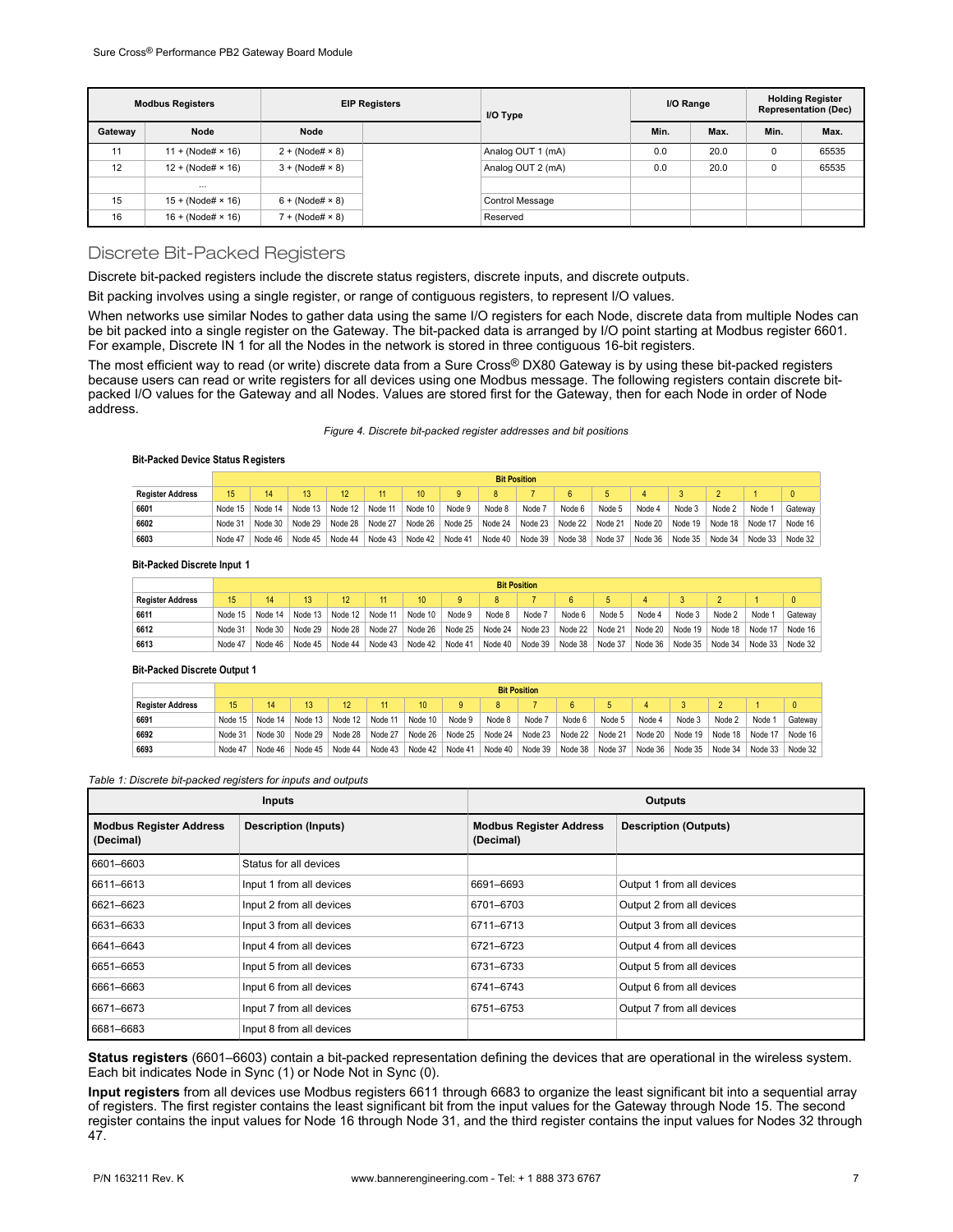For discrete inputs, only the least significant bit is used. For analog inputs, the least significant bit indicates if the analog value is above or below the selected threshold value (when using the threshold parameter configured in the User Configuration Software). For example, a least significant bit of one (1) indicates the analog value is above the selected threshold value. A least significant bit of zero (0) indicates the analog value is below the threshold value.

**Output registers** from all devices use Modbus registers 6691 through 6753 to organize the least significant bit into a sequential array of registers. Output 8 (I/O point 16) cannot be written using the discrete format.

# Analog 16-Bit Registers (Registers 6801 through 9098)

*Table 2: Analog input and output registers*

The most efficient way to read (or write) analog data from a Gateway is by using these 16-bit analog registers. Most networks consist of similar Nodes reporting data using the same I/O registers for each Node. For this reason, the analog data is arranged by I/O point using Modbus registers 6801 through 9098.

For example, Input 1 for Gateway and all Nodes is stored in the first 48 contiguous blocks of 16-bit analog registers, beginning with register 6801.

In this format, users can read a 16-bit holding register for all devices or write to a register for all devices using one Modbus message. Using these registers is the most efficient way to read all status registers, read all analog inputs, or write all analog outputs.

The following registers contain analog I/O values for the Gateway and all Nodes. Values are stored first for the Gateway, then for each Node in order of Node address.

|                                             | Inputs                                |                                             | <b>Outputs</b>               |  |  |  |  |  |
|---------------------------------------------|---------------------------------------|---------------------------------------------|------------------------------|--|--|--|--|--|
| <b>Modbus Register Address</b><br>(Decimal) | <b>Description (Inputs)</b>           | <b>Modbus Register Address</b><br>(Decimal) | <b>Description (Outputs)</b> |  |  |  |  |  |
| 6801                                        | Input 1 for Gateway                   | 8001                                        | Output 1 for Gateway         |  |  |  |  |  |
| 6802                                        | Input 1 for Node 1                    | 8002                                        | Output 1 for Node 1          |  |  |  |  |  |
| 6803                                        | Input 1 for Node 2                    | 8003                                        | Output 1 for Node 2          |  |  |  |  |  |
| $\cdots$                                    | $\cdots$                              |                                             |                              |  |  |  |  |  |
| 6951                                        | Input 2 for Gateway                   | 8151                                        | Output 2 for Gateway         |  |  |  |  |  |
| 6952                                        | Input 2 for Node 1                    | 8152                                        | Output 2 for Node 1          |  |  |  |  |  |
| 6953                                        | Input 2 for Node 2                    | 8153                                        | Output 2 for Node 2          |  |  |  |  |  |
| $\cdots$                                    | $\cdots$                              |                                             | $\cdots$                     |  |  |  |  |  |
| 7101                                        | Input 3 for Gateway                   | 8301                                        | Output 3 for Gateway         |  |  |  |  |  |
| 7102                                        | Input 3 for Node 1                    | 8302                                        | Output 3 for Node 1          |  |  |  |  |  |
| 7103                                        | Input 3 for Node 2                    | 8303                                        | Output 3 for Node 2          |  |  |  |  |  |
| $\cdots$                                    | $\cdots$                              |                                             |                              |  |  |  |  |  |
| 7851                                        | Input 8 (Status Register) for Gateway | 9051                                        | Output 8 for Gateway         |  |  |  |  |  |
| 7852                                        | Input 8 (Status Register) for Node 1  | 9052                                        | Output 8 for Node 1          |  |  |  |  |  |
| 7853                                        | Input 8 (Status Register) for Node 2  | 9053                                        | Output 8 for Node 2          |  |  |  |  |  |
| $\cdots$                                    | $\cdots$                              | $\cdots$                                    | $\cdots$                     |  |  |  |  |  |

For example, 6801 contains the input 1 value for the Gateway, 6802 contains the input 1 value for Node 1, and 6848 contains the input 1 value for Node 47.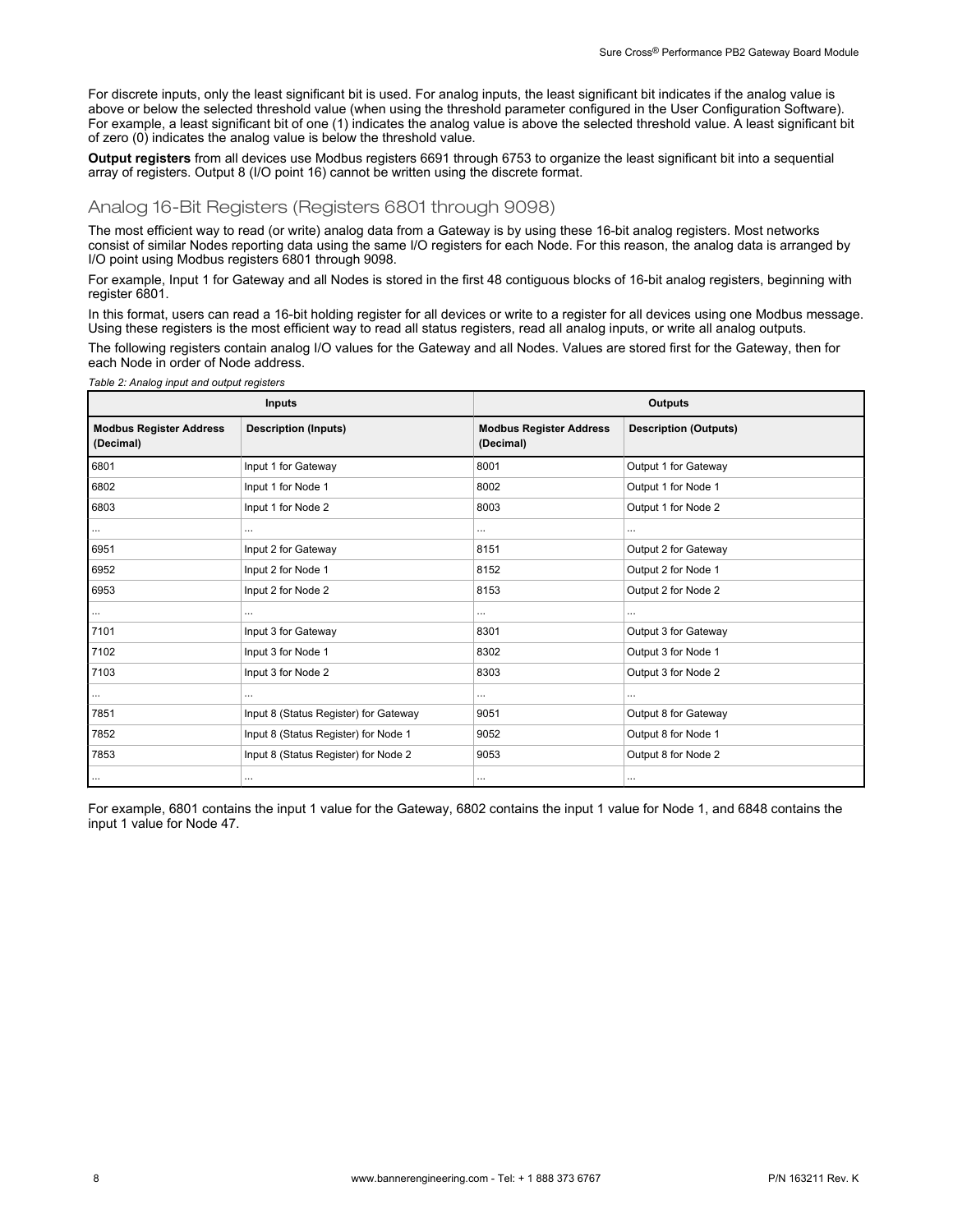# **Specifications**

### Performance Radio Specifications

### **Radio Range** <sup>2</sup>

900 MHz, 1 Watt: Up to 9.6 km (6 miles) 2.4 GHz, 65 mW: Up to 3.2 km (2 miles)

### **Antenna Minimum Separation Distance**

900 MHz, 1 Watt: 4.57 m (15 ft) 2.4 GHz, 65 mW: 0.3 m (1 ft)

### **Radio Transmit Power**

900 MHz, 1 Watt: 30 dBm (1 W) conducted (up to 36 dBm EIRP) 2.4 GHz, 65 mW: 18 dBm (65 mW) conducted, less than or equal to 20 dBm (100 mW) EIRP

### **Spread Spectrum Technology**

FHSS (Frequency Hopping Spread Spectrum)

# **Link Timeout (Performance)**

Gateway: Configurable via User Configuration Software Node: Defined by Gateway

### **Antenna Connection**

Ext. Reverse Polarity SMA, 50 Ohms Max Tightening Torque: 0.45 N·m (4 lbf·in)

### Specifications for the PB2 Gateway

### **Supply Voltage**

10 V DC to 30 V DC; Outside the USA: 12 V DC to 24 V DC, ± 10% (For European applications, power this device from a Limited Power Source as defined in EN 60950-1. )

### **Wiring Access**

Terminal block

### **Discrete Inputs**

Two, PNP Rating: 3 mA max current at 30 V DC Sample Rate: 62.5 milliseconds Report Rate: On change of state ON Condition: Greater than 8 V OFF Condition: Less than 5 V

### **Analog Inputs**

Two, 0–20 mA Rating: 24 mA Impedance: Approximately 100 Ohms; To verify the analog input's impedance, use an Ohm meter to measure the resistance between the analog input terminal (AI*x*) and the ground (GND) terminal. Sample Rate: 62.5 milliseconds Accuracy: 0.1% of full scale +0.01% per °C Resolution: 12-bit

### **Discrete Output**

Two, PNP Update Rate: 1 second ON Condition (PNP): Supply minus 2 V OFF Condition (PNP): Less than 2 V Output State Following Timeout: De-energized (OFF)

### **Discrete Output Rating (PNP)**

100 mA max current at 30 V DC ON-State Saturation: Less than 3 V at 100 mA OFF-state Leakage: Less than 10 μA

### **Analog Outputs**

Two, 0–20 mA Rating: 24 mA Update Rate: 125 milliseconds Accuracy: 0.1% of full scale +0.01% per °C Resolution: 12-bit

# RS-485 Communication Specifications

### **Communication Hardware (RS-485)**

Interface: 2-wire half-duplex RS-485 Baud rates: 9.6k, 19.2k (default), or 38.4k Data format: 8 data bits, no parity, 1 stop bit

### **900 MHz Compliance (1 Watt)**

FCC ID UE3RM1809: FCC Part 15, Subpart C, 15.247 IC: 7044A-RM1809 IFT: RCPBARM13-2283



(NOM approval only applies to 900 MHz models)

### **2.4 GHz Compliance**

FCC ID UE300DX80-2400: FCC Part 15, Subpart C, 15.247 Radio Equipment Directive (RED) 2014/53/EU

IC: 7044A-DX8024 ANATEL: 15966-21-04042 Este equipamento não tem direito à proteção contra interferência prejudicial e não pode causar interferência em sistemas devidamente autorizados. Para maiores informações, consulte o site da<br>ANATEL [www.gov.br/anatel/pt-br/](http://www.gov.br/anatel/pt-br/)

### **Current Draw (at 24 V DC)**

900 MHz, 1 Watt: Approx. 30 mA 900 MHz, 250 mW: Approx. 25 mA 2.4 GHz, 65 mW: Approx. 20 mA

### **Interface**

One bi-color LED indicator; One button

### **Operating Conditions**

–40 °C to +85 °C (–40 °F to +185 °F) <sup>3</sup> 95% maximum relative humidity (non-condensing)

### **Certifications**



**Banner Engineering Europe** Park Lane, Culliganlaan 2F bus 3, 1831 Diegem, BELGIUM

(CE approval only applies to 2.4 GHz models)



CSA: Class I Division 2 Groups ABCD, Class I Zone 2 AEx/Ex nA II T4 — Certificate: 1921239

ATEX: II 3 G Ex nA IIC T4 Gc (Group IIC Zone 2) — Certificate LCIE 10 ATEX 1012 X

Refer to the Class I Division 2/Zone 2 control drawings (p/n [143086](http://info.bannerengineering.com/cs/groups/public/documents/literature/143086.pdf)) for wiring specifications and limitations. Install the device in a suitable enclosure with provision for connection of Division 2 / Zone 2 wiring methods in accordance with local codes, as acceptable to the local inspection authority having jurisdiction. All battery-powered devices must only use the lithium battery manufactured by Xeno, model XL-205F (Banner model number **BWA-BATT-001**).

<sup>2</sup> Radio range is with the 2 dB antenna that ships with the product. High-gain antennas are available, but the range depends on the environment and line of sight. Always verify your wireless network's range by performing a Site Survey.

<sup>&</sup>lt;sup>3</sup> Operating the devices at the maximum operating conditions for extended periods can shorten the life of the device.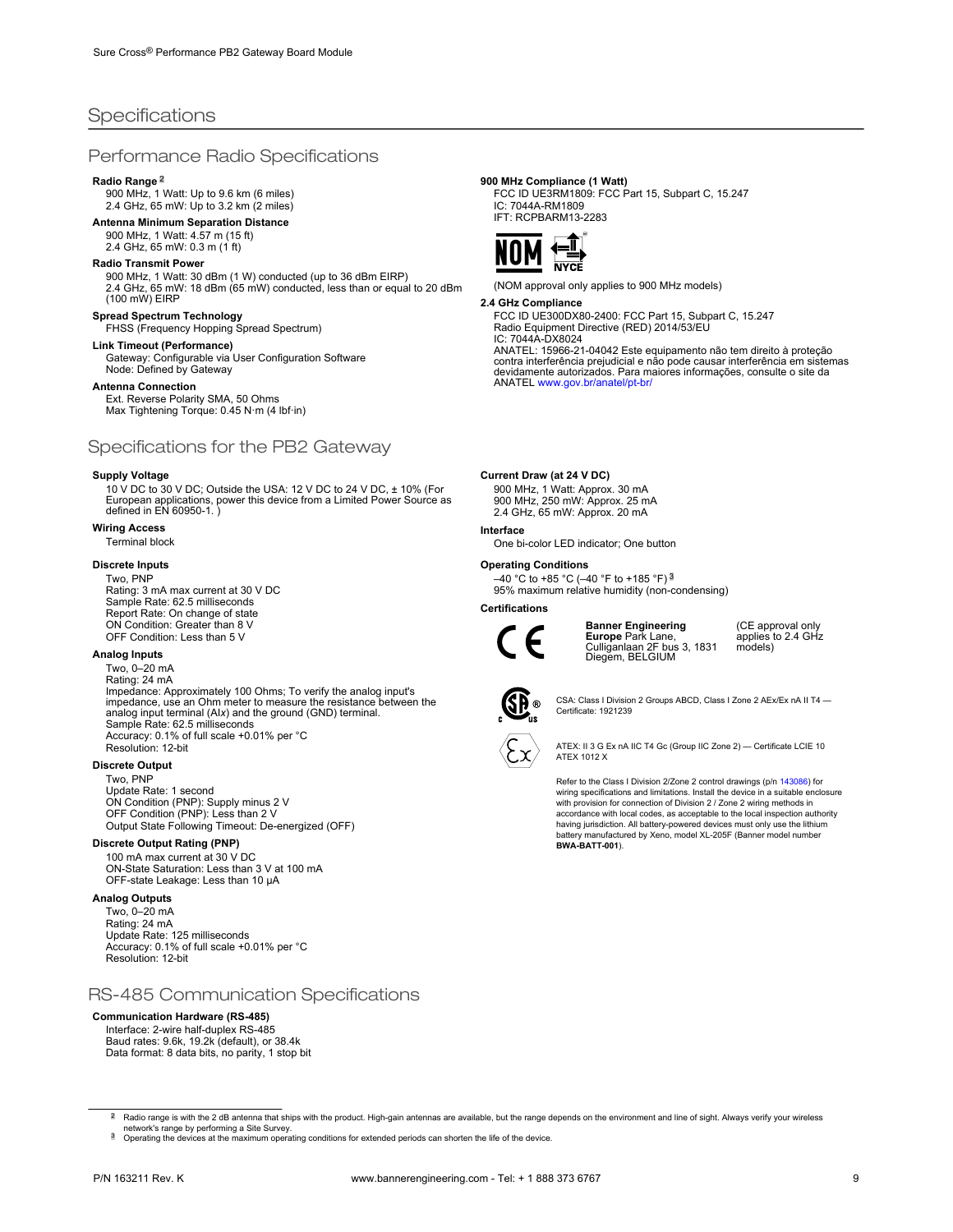# MultiHop M-HBx and Performance PBx Models Mounted on the Base

*Figure 5. Most MultiHop M-HBx and Performance PBx models ship from the factory mounted on a plastic base.*



# Accessories for the Board Models

### **BWA-HW-034**

• DIN rail clip, black plastic



# **Warnings**

**Install and properly ground a qualified surge suppressor when installing a remote antenna system.** Remote antenna configurations installed without surge suppressors invalidate the manufacturer's warranty. Keep the ground wire as short as possible and make all ground connections to a single-point ground system to ensure no ground loops are created. No surge suppressor can absorb all lightning strikes; do not touch the Sure Cross® device or any equipment connected to the Sure Cross device during a thunderstorm.

**Exporting Sure Cross® Radios.** It is our intent to fully comply with all national and regional regulations regarding radio frequency emissions. **Customers who want to re-export this product to a country other than that to which it was sold must ensure the device is approved in the destination country.** The Sure Cross wireless products were certified for use in these countries using the antenna that ships with the product. When using other antennas, verify you are not exceeding the transmit power levels allowed by local governing agencies. This device has been designed to operate with the antennas listed on Banner Engineering's website and having a maximum gain of 9 dBm. Antennas not included in this list or having a gain greater that 9 dBm are strictly prohibited for use with this device. The required antenna impedance is 50 ohms. To reduce potential radio interference to other users, the antenna type and its gain should be so chosen such that the equivalent isotropically radiated power (EIRP) is not more than that permitted for successful communication. Consult with Banner Engineering Corp. if the destination country is not on this list.



**Important:** Please download the complete Performance Gateway or Node technical documentation, available in multiple languages, from www.bannerengineering.com for details on the proper use, applications, Warnings, and installation instructions of this device.



**Important:** Por favor descargue desde www.bannerengineering.com toda la documentación técnica de los Performance Gateway or Node, disponibles en múltiples idiomas, para detalles del uso adecuado, aplicaciones, advertencias, y las instrucciones de instalación de estos dispositivos.



**Important:** Veuillez télécharger la documentation technique complète des Performance Gateway or Node sur notre site www.bannerengineering.com pour les détails sur leur utilisation correcte, les applications, les notes de sécurité et les instructions de montage.